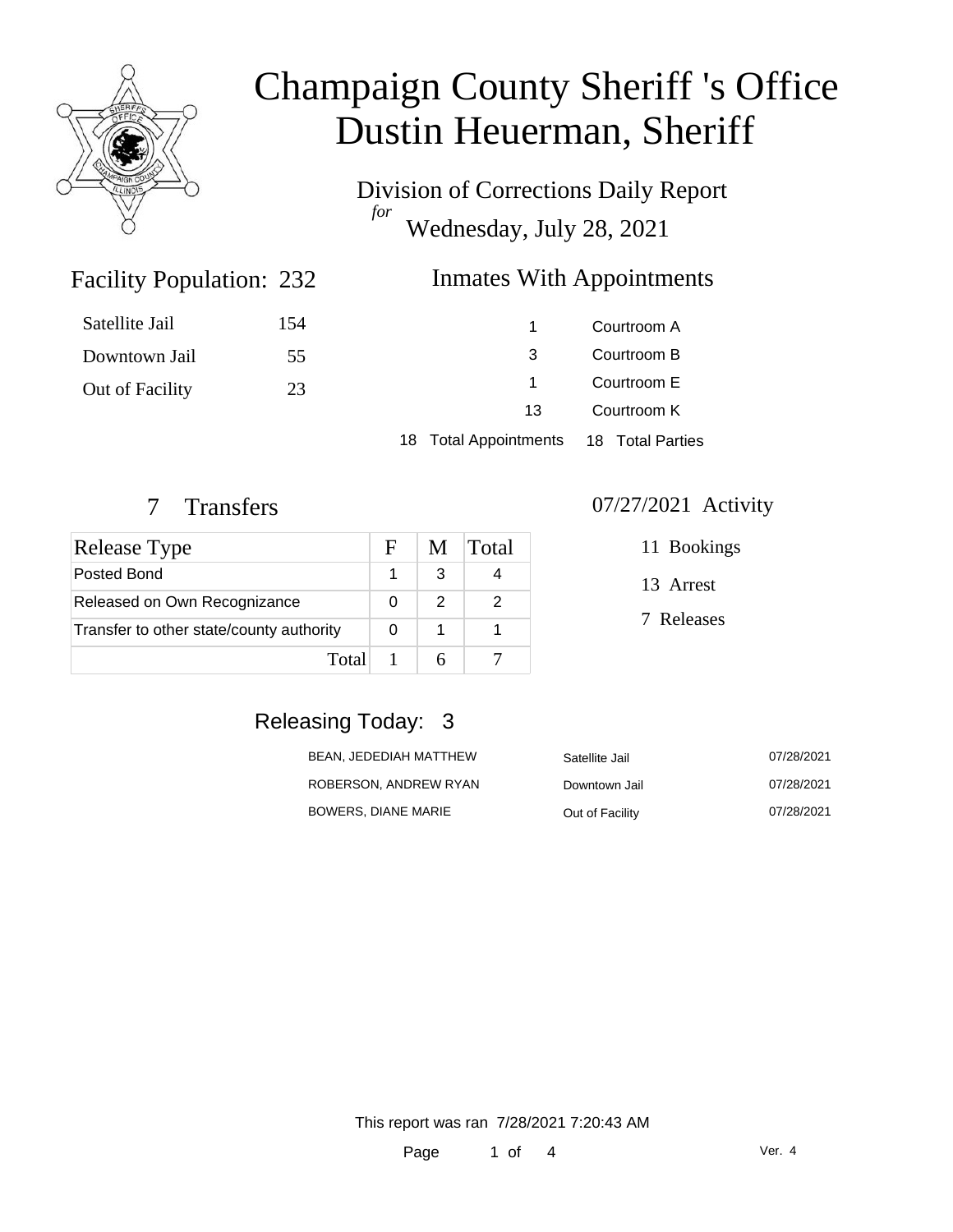

Division of Corrections Daily Report *for* Wednesday, July 28, 2021

### Custody Status Count

- Electronic Home Dentention 21
	- Felony Arraignment 12
		- Felony Other 2
	- Felony Pre-Sentence 5
		- Felony Pre-Trial 130
	- Felony Sentenced CCSO 10
	- Felony Sentenced IDOC 20
		- Hold Other 3
		- Hold Sentenced IDOC 1
	- Misdemeanor Arraignment 4
		- Misdemeanor Pre-Trial 3
			- Petition to Revoke 5
			- Remanded to DHS 13
				- Traffic Pre-Trial 1
		- Traffic Sentenced CCSO 2
			- Total 232

This report was ran 7/28/2021 7:20:43 AM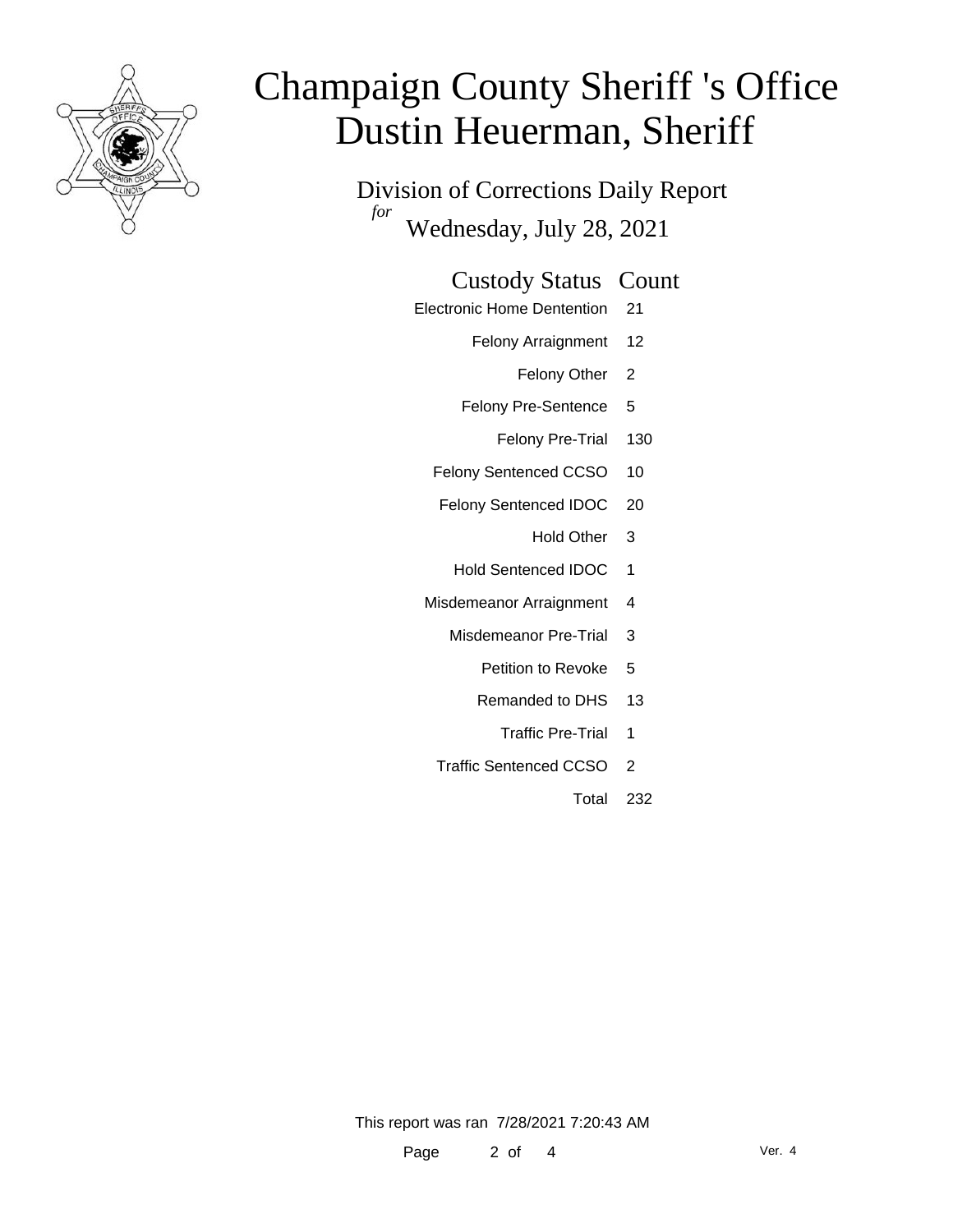

Division of Corrections Daily Report *for* Wednesday, July 28, 2021

## Inmates With Appointments

| <b>Jailing Party Name</b>      | Location    | Number of Records / Node |
|--------------------------------|-------------|--------------------------|
| ALLEN, ISAIAH ROBERT           | Courtroom K | 1 / Satellite Jail       |
| <b>AUSTIN, KIM DEWAYNE</b>     | Courtroom A | 1 / Satellite Jail       |
| CAMPBELL, ELIZABETH TAEHEE     | Courtroom K | 1 / Satellite Jail       |
| CARR, HENRY JAMEN, Third       | Courtroom K | 1 / Satellite Jail       |
| CARTER, HADARI SAIVON          | Courtroom K | 1 / Satellite Jail       |
| DYSON, DARRYL RONDELL          | Courtroom B | 1 / Satellite Jail       |
| HUDSON, CALOGERO RASHAD        | Courtroom B | 1 / Downtown Jail        |
| HUNT, TEIGAN J                 | Courtroom K | 1 / Satellite Jail       |
| KATAYI, ZORRO BUKASA           | Courtroom K | 1 / Satellite Jail       |
| LOCKETT, TEVIN MARQUEZ LAWRENC | Courtroom E | 1 / Satellite Jail       |
| MCCALL, SETH L                 | Courtroom K | 1 / Satellite Jail       |
| MINNIEWEATHER, TERRAIN TANAZ   | Courtroom K | 1 / Satellite Jail       |
| MUHAMMAD, JASHAW               | Courtroom K | 1 / Satellite Jail       |
| POLLOCK, SAMANTHA LYNN         | Courtroom B | 1 / Satellite Jail       |
| SUTTON, FRANKIE DMARVIO        | Courtroom K | 1 / Satellite Jail       |
| THATCH, CALVIN ANTHONY         | Courtroom K | 1 / Satellite Jail       |
| <b>WILLIAMS, REONTE REMIR</b>  | Courtroom K | 1 / Satellite Jail       |
| XU, HUAI                       | Courtroom K | 1 / Satellite Jail       |

## **Transfers**

| <b>BROWN, XENA TISHCHINA</b>  | Posted Bond                                            | Satellite Jail |
|-------------------------------|--------------------------------------------------------|----------------|
| <b>COMER, MALCOLM KENYTTA</b> | Posted Bond                                            | Satellite Jail |
| HILL, TARIQ MARQUIS           | Posted Bond                                            | Satellite Jail |
| PENA, JESUS, Junior           | Transfer to other state/county authority Downtown Jail |                |
| ROBINSON, JACOBE JAMES        | Posted Bond                                            | Satellite Jail |
| <b>STANTON, JARRED</b>        | Released on Own Recognizance                           | Satellite Jail |

This report was ran 7/28/2021 7:20:43 AM